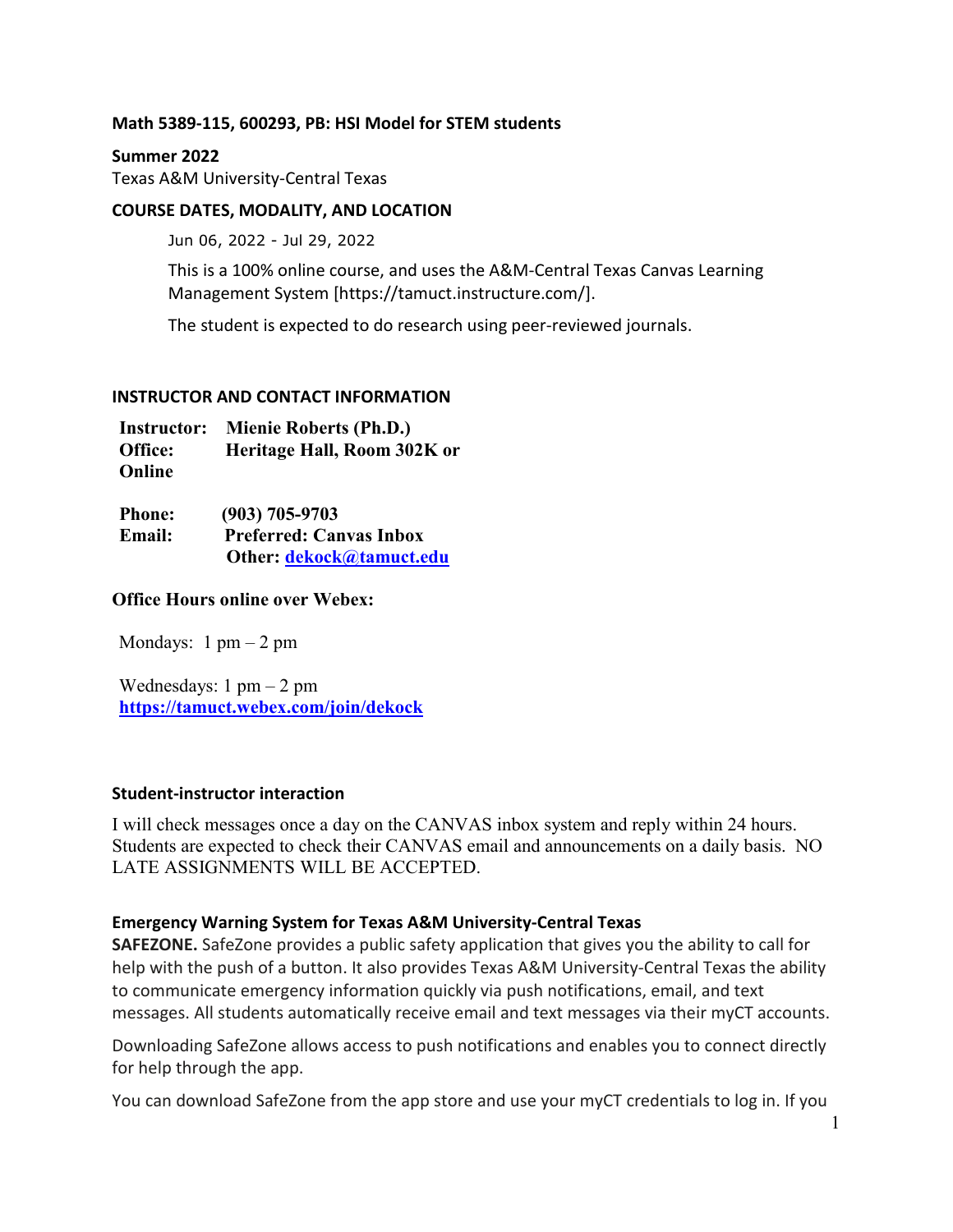would like more information, you can visit the [SafeZone](http://www.safezoneapp.com/) website [www.safezoneapp.com].

To register SafeZone on your phone, please follow these 3 easy steps*:*

- 1. Download the SafeZone App from your phone store using the link below:
	- o [iPhone/iPad:](https://apps.apple.com/app/safezone/id533054756) [https://apps.apple.com/app/safezone/id533054756]
	- o [Android Phone / Tablet](https://play.google.com/store/apps/details?id=com.criticalarc.safezoneapp)

[https://play.google.com/store/apps/details?id=com.criticalarc.safezoneapp]

- 2. Launch the app and enter your myCT email address (e.g. {name}@tamuct.edu)
- 3. Complete your profile and accept the terms of service

## **COURSE INFORMATION**

## **Course Overview and description**

Student will perform research and a literature review on graduation rates of Hispanic and other under-represented groups in the STEM-fields.

## **Course Objective or Goal Student Learning Outcomes**

- **1.** Research the content covering existing research, theories, and evidence on graduation rates of underrepresented populations in the STEM fields.
- **2.** Perform a critical evaluation and discussion of this content.

## **Required Reading and Textbook(s)**

[Educational Challenges at Minority Serving Institutions](https://www.amazon.com/Educational-Challenges-Minority-Serving-Institutions/dp/1138572594/ref=sr_1_fkmr0_1?crid=34HJMVR8O1676&keywords=stem+graduation+rates+hispanic&qid=1654729557&s=books&sprefix=stem+graduation+rates+hispanic%2Cstripbooks-intl-ship%2C130&sr=1-1-fkmr0) by [Marybeth Gasman](https://www.amazon.com/Marybeth-Gasman/e/B001JS9NQ4?ref=sr_ntt_srch_lnk_fkmr0_1&qid=1654729557&sr=1-1-fkmr0) , Andrés Castro Samayoa, et al. | Dec 11, 2017

## **Students are required to register for the COURSE REQUIREMENTS**

Course Requirements: Project (700 points) 2 Presentations (100 x 2) Literature review (50) Presentation (50) Total: 1000 points.

# **Grading Criteria Rubric and Conversion Posting of Grades**

Grades will be available on the Canvas Gradebook. **Grading Policies**

No late assignment will be accepted.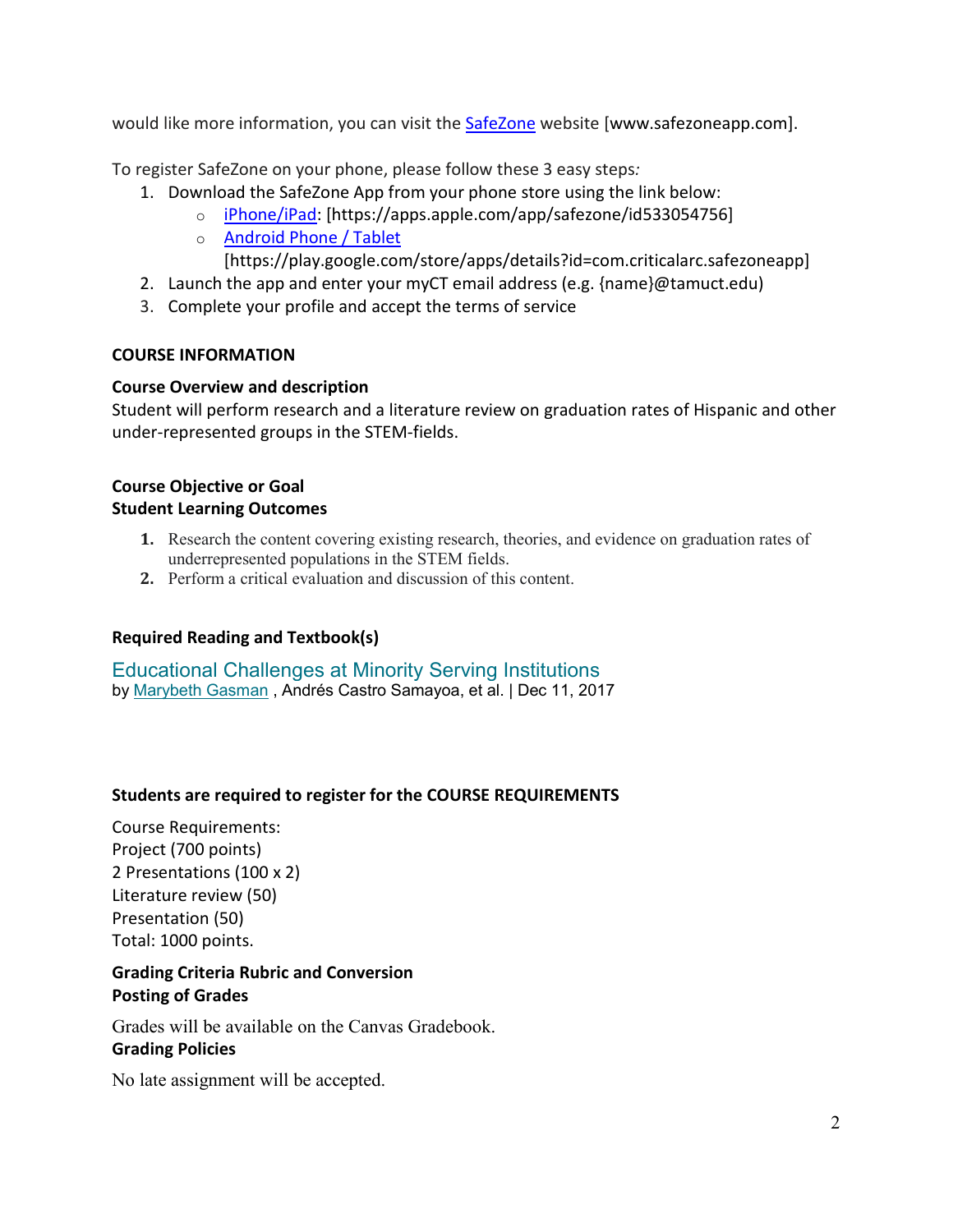90-100 A<br>80-89 B 80-89 B<br>70-79 C 70-79 60-69 D Below 60 F

# **COURSE OUTLINE AND CALENDAR**

## **Complete Course Calendar**

|        | <b>Monday</b>                               | Tuesday                | Wednesday             | Thursday                                             |
|--------|---------------------------------------------|------------------------|-----------------------|------------------------------------------------------|
| Week 1 | June 6 <sup>th</sup>                        | June 7th <sup>th</sup> | June 8 <sup>th</sup>  | June 9th                                             |
| Week 2 | June 13th                                   | June 14th              | June 15 <sup>th</sup> | June 16 <sup>th</sup>                                |
| Week 3 | June 20 <sup>th</sup>                       | June 21st              | June 22nd             | June 23rd<br>Quiz 2 due                              |
| Week 4 | June 27th                                   | June 28 <sup>th</sup>  | June 29th             | June 30 <sup>th</sup><br>Literature<br>review due    |
| Week 5 | July 4th<br><b>No class</b>                 | July 5 <sup>th</sup>   | July 6th              | July 7 <sup>th</sup><br><b>Presentation 1</b><br>due |
| Week 6 | July 11 <sup>th</sup>                       | July 12th              | July 13th             | July 14th<br>Project 2 due                           |
| Week 7 | July 18th                                   | July 19th              | July 20th             | July 21st<br><b>Presentation 2</b><br>due            |
| Week 8 | July 25 <sup>th</sup><br><b>Project due</b> | July 26th              | July 27th             | July 28th                                            |
|        |                                             |                        |                       |                                                      |

# **Important University Dates**

*<https://www.tamuct.edu/registrar/academic-calendar.html>*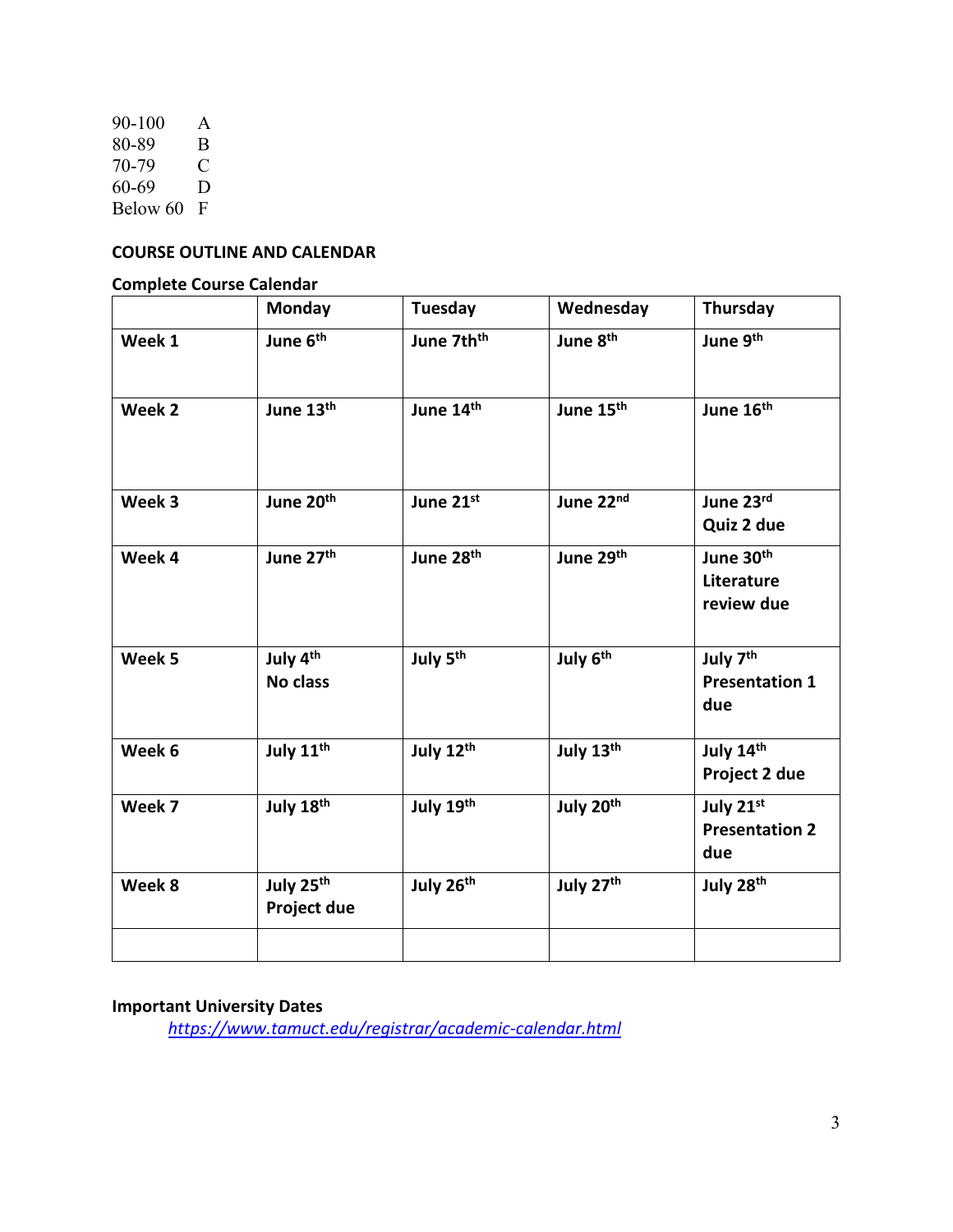## **TECHNOLOGY REQUIREMENTS AND SUPPORT**

Student needs

• Internet connection for meetings on webex (with audio) <https://tamuct.webex.com/join/dekock>

This course will use the A&M-Central Texas Instructure Canvas learning management system. **We strongly recommend the latest versions of Chrome or Firefox browsers. Canvas no longer supports any version of Internet Explorer.**

Logon to A&M-Central Texas Canvas [https://tamuct.instructure.com/] or access Canvas through the TAMUCT Online link in myCT [https://tamuct.onecampus.com/]. You will log in through our Microsoft portal.

Username: Your MyCT email address. Password: Your MyCT password

### **Canvas Support**

Use the Canvas Help link, located at the bottom of the left-hand menu, for issues with Canvas. You can select "Chat with Canvas Support," submit a support request through "Report a Problem," or call the Canvas support line: 1-844-757-0953.

For issues related to course content and requirements, contact your instructor.

#### **Online Proctored Testing**

A&M-Central Texas uses Proctorio for online identity verification and proctored testing. This service is provided at no direct cost to students. If the course requires identity verification or proctored testing, the technology requirements are: Any computer meeting the minimum computing requirements, plus web camera, speaker, and microphone (or headset). Proctorio also requires the Chrome web browser with their custom plug in.

#### **Other Technology Support**

For log-in problems, students should contact Help Desk Central, 24 hours a day, 7 days a week

Email: [helpdesk@tamu.edu](mailto:helpdesk@tamu.edu) Phone: (254) 519-5466 [Web Chat:](http://hdc.tamu.edu/) [http://hdc.tamu.edu] *Please let the support technician know you are an A&M-Central Texas student.*

### **UNIVERSITY RESOURCES, PROCEDURES, AND GUIDELINES**

#### **Drop Policy**

If you discover that you need to drop this class, you must complete the [Drop Request](https://federation.ngwebsolutions.com/sp/startSSO.ping?PartnerIdpId=https://eis-prod.ec.tamuct.edu:443/samlsso&SpSessionAuthnAdapterId=tamuctDF&TargetResource=https%3a%2f%2fdynamicforms.ngwebsolutions.com%2fSubmit%2fStart%2f53b8369e-0502-4f36-be43-f02a4202f612) Dynamic Form through Warrior Web.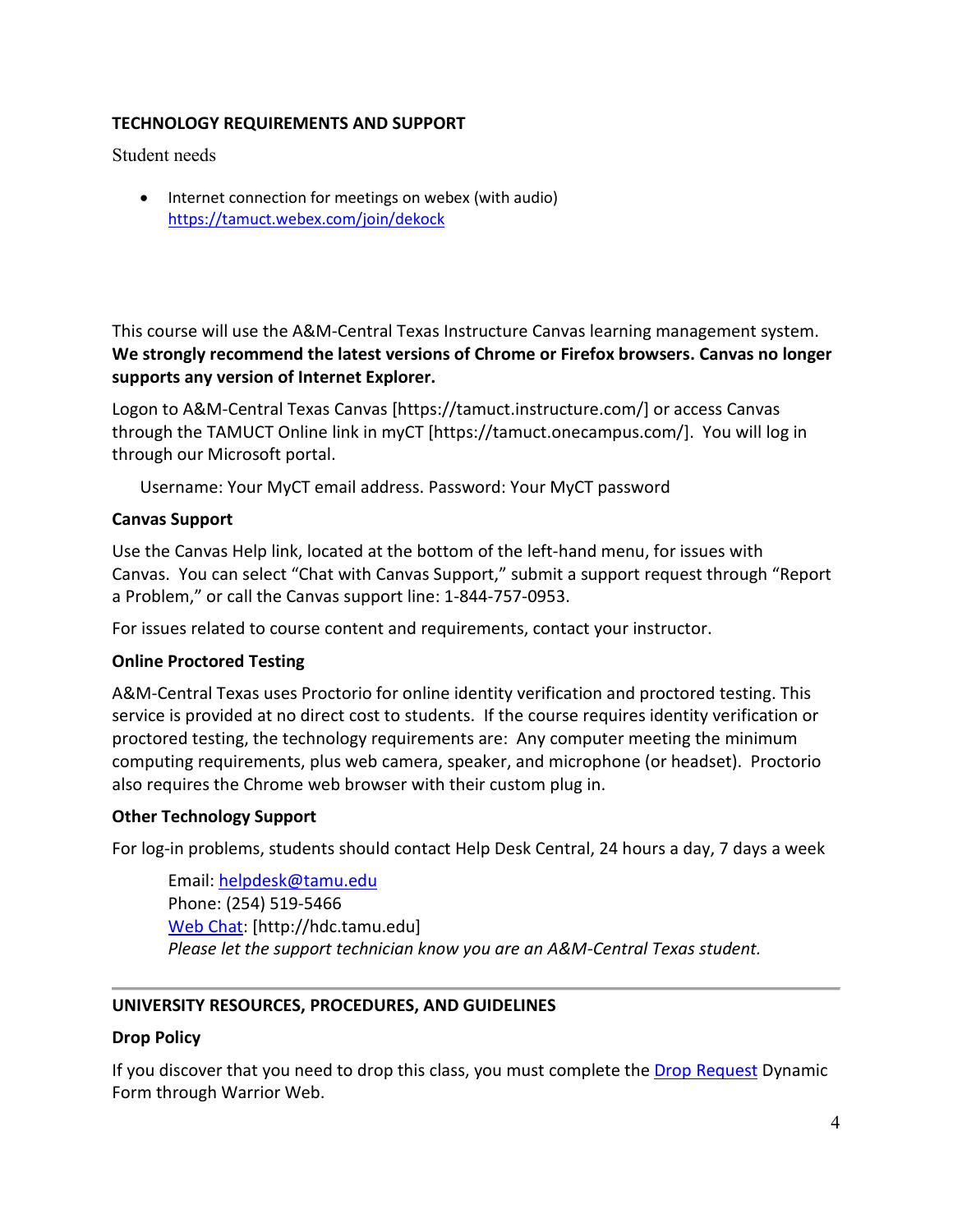[https://federation.ngwebsolutions.com/sp/startSSO.ping?PartnerIdpId=https://eisprod.ec.tamuct.edu:443/samlsso&SpSessionAuthnAdapterId=tamuctDF&TargetResource=https%3a %2f%2fdynamicforms.ngwebsolutions.com%2fSubmit%2fStart%2f53b8369e-0502-4f36-be43 f02a4202f612].

Faculty cannot drop students; this is always the responsibility of the student. The Registrar's Office will provide a deadline on the Academic Calendar for which the form must be completed. Once you submit the completed form to the Registrar's Office, you must go into Warrior Web and confirm that you are no longer enrolled. If you still show as enrolled, FOLLOW-UP with the Registrar's Office immediately. You are to attend class until the procedure is complete to avoid penalty for absence. Should you miss the drop deadline or fail to follow the procedure, you will receive an F in the course, which may affect your financial aid and/or VA educational benefits.

# **Academic Integrity**

Texas A&M University-Central Texas values the integrity of the academic enterprise and strives for the highest standards of academic conduct. A&M-Central Texas expects its students, faculty, and staff to support the adherence to high standards of personal and scholarly conduct to preserve the honor and integrity of the creative community. Any deviation by students from this expectation may result in a failing grade for the assignment and potentially a failing grade for the course. All academic misconduct concerns will be referred to the Office of Student Conduct. When in doubt on collaboration, citation, or any issue, please contact your instructor before taking a course of action.

For more [information](https://nam04.safelinks.protection.outlook.com/?url=https%3A%2F%2Fwww.tamuct.edu%2Fstudent-affairs%2Fstudent-conduct.html&data=04%7C01%7Clisa.bunkowski%40tamuct.edu%7Ccfb6e486f24745f53e1a08d910055cb2%7C9eed4e3000f744849ff193ad8005acec%7C0%7C0%7C637558437485252160%7CUnknown%7CTWFpbGZsb3d8eyJWIjoiMC4wLjAwMDAiLCJQIjoiV2luMzIiLCJBTiI6Ik1haWwiLCJXVCI6Mn0%3D%7C1000&sdata=yjftDEVHvLX%2FhM%2FcFU0B99krV1RgEWR%2BJ%2BhvtoR6TYk%3D&reserved=0) regarding the Student Conduct process, [https://www.tamuct.edu/student-affairs/student-conduct.html].

If you know of potential honor violations by other students, you may [submit](https://nam04.safelinks.protection.outlook.com/?url=https%3A%2F%2Fcm.maxient.com%2Freportingform.php%3FTAMUCentralTexas%26layout_id%3D0&data=04%7C01%7Clisa.bunkowski%40tamuct.edu%7Ccfb6e486f24745f53e1a08d910055cb2%7C9eed4e3000f744849ff193ad8005acec%7C0%7C0%7C637558437485262157%7CUnknown%7CTWFpbGZsb3d8eyJWIjoiMC4wLjAwMDAiLCJQIjoiV2luMzIiLCJBTiI6Ik1haWwiLCJXVCI6Mn0%3D%7C1000&sdata=CXGkOa6uPDPX1IMZ87z3aZDq2n91xfHKu4MMS43Ejjk%3D&reserved=0) a report, [https://cm.maxient.com/reportingform.php?TAMUCentralTexas&layout\_id=0].

# **Academic Accommodations**

At Texas A&M University-Central Texas, we value an inclusive learning environment where every student has an equal chance to succeed and has the right to a barrier-free education. The Warrior Center for Student Success, Equity and Inclusion is responsible for ensuring that students with a disability receive equal access to the university's programs, services and activities. If you believe you have a disability requiring reasonable accommodations, please contact the Office of Access and Inclusion, WH-212; or call (254) 501-5836. Any information you provide is private and confidential and will be treated as such.

For more information, please visit our [Access & Inclusion](https://tamuct.instructure.com/courses/717) Canvas page (log-in required) [https://tamuct.instructure.com/courses/717]

## **Important information for Pregnant and/or Parenting Students**

Texas A&M University-Central Texas supports students who are pregnant and/or parenting. In accordance with requirements of Title IX and related guidance from US Department of Education's Office of Civil Rights, the Dean of Student Affairs' Office can assist students who are pregnant and/or parenting in seeking accommodations related to pregnancy and/or parenting. Students should seek out assistance as early in the pregnancy as possible. For more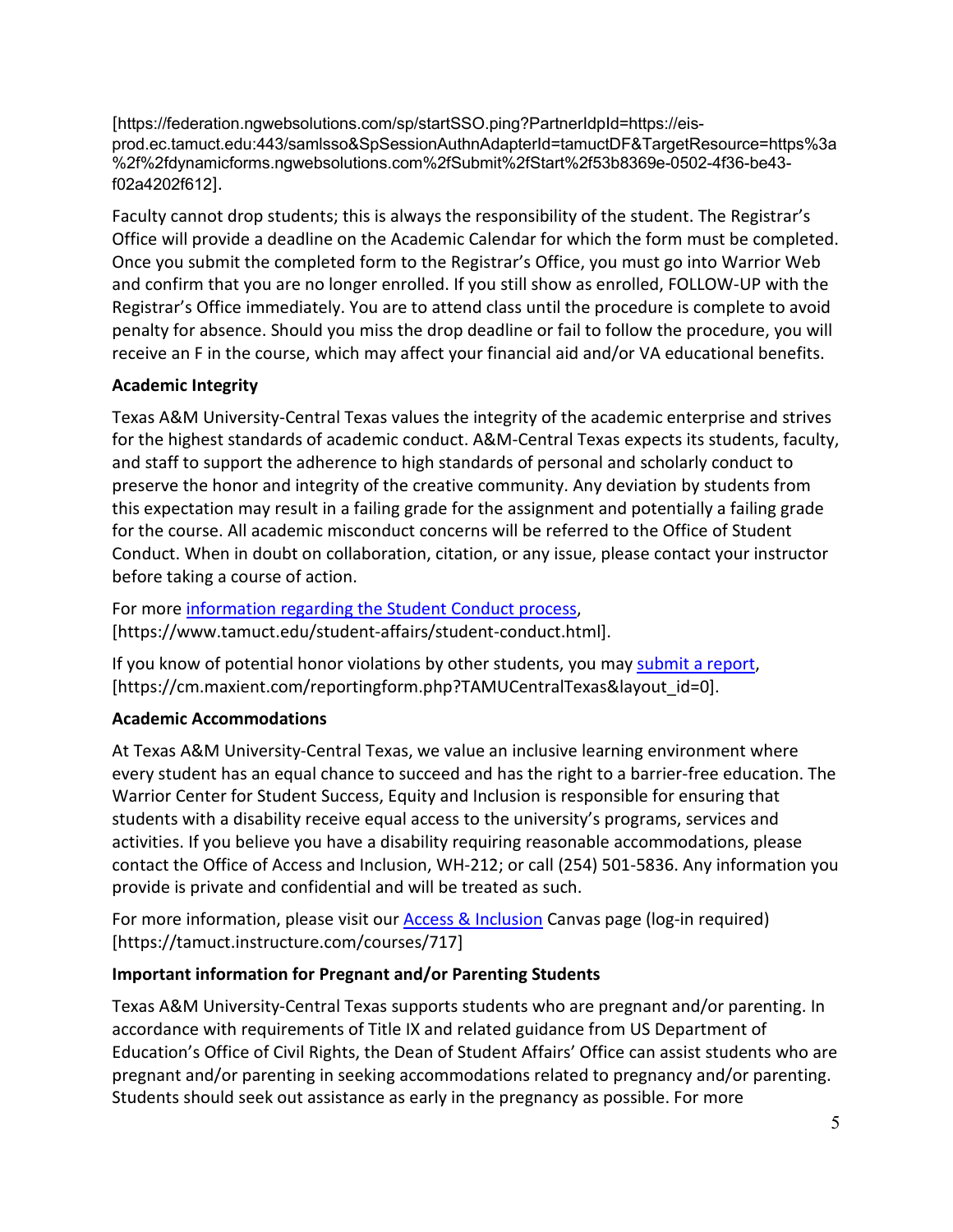information, please visit [Student Affairs](https://www.tamuct.edu/student-affairs/pregnant-and-parenting-students.html) [https://www.tamuct.edu/student-affairs/pregnantand-parenting-students.html]. Students may also contact the institution's Title IX Coordinator. If you would like to read more about thes[e requirements and guidelines](http://www2.ed.gov/about/offices/list/ocr/docs/pregnancy.pdf) online, please visit the website [http://www2.ed.gov/about/offices/list/ocr/docs/pregnancy.pdf].

Title IX of the Education Amendments Act of 1972 prohibits discrimination on the basis of sex and gender–including pregnancy, parenting, and all related conditions. A&M-Central Texas is able to provide flexible and individualized reasonable accommodation to pregnant and parenting students. All pregnant and parenting students should contact the Associate Dean in the Division of Student Affairs at (254) 501-5909 to seek out assistance. Students may also contact the University's Title IX Coordinator.

# **Tutoring**

Tutoring is available to all A&M-Central Texas students, both virtually and in-person. Student success coaching is available online upon request.

If you have a question, are interested in becoming a tutor, or in need of success coaching contact the Warrior Center for Student Success, Equity and Inclusion at (254) 501-5836, visit the Warrior Center at 212 Warrior Hall, or by emailing [WarriorCenter@tamuct.edu.](mailto:WarriorCenter@tamuct.edu)

To schedule tutoring sessions and view tutor availability, please visit Tutor [Matching](https://tutormatchingservice.com/TAMUCT) [Services](https://tutormatchingservice.com/TAMUCT) [https://tutormatchingservice.com/TAMUCT] or visit the Tutoring Center in 111 Warrior Hall.

Chat live with a remote tutor 24/7 for almost any subject from on your computer! Tutor.com is an online tutoring platform that enables A&M-Central Texas students to log in and receive online tutoring support at no additional cost. This tool provides tutoring in over 40 subject areas except writing support. Access Tutor.com through Canvas.

# **University Writing Center**

Located in Warrior Hall 416, the University Writing Center (UWC) at Texas A&M University– Central Texas (A&M–Central Texas) is a free service open to all A&M–Central Texas students. For the Summer 2022 semester, the hours of operation are from 10:00 a.m.-4:00 p.m. Monday thru Thursday in Warrior Hall 416 (with online tutoring available every hour as well) with satellite hours available online only Monday thru Thursday from 6:00-9:00 p.m. and most Saturdays from 12:00-3:00 p.m.

Tutors are prepared to help writers of all levels and abilities at any stage of the writing process. While tutors will not write, edit, or grade papers, they will assist students in developing more effective composing practices. By providing a practice audience for students' ideas and writing, our tutors highlight the ways in which they read and interpret students' texts, offering guidance and support throughout the various stages of the writing process. In addition, students may work independently in the UWC by checking out a laptop that runs the Microsoft Office suite and connects to WIFI, or by consulting our resources on writing, including all of the relevant style guides. Whether you need help brainstorming ideas, organizing an essay, proofreading, understanding proper citation practices, or just want a quiet place to work, the UWC is here to help!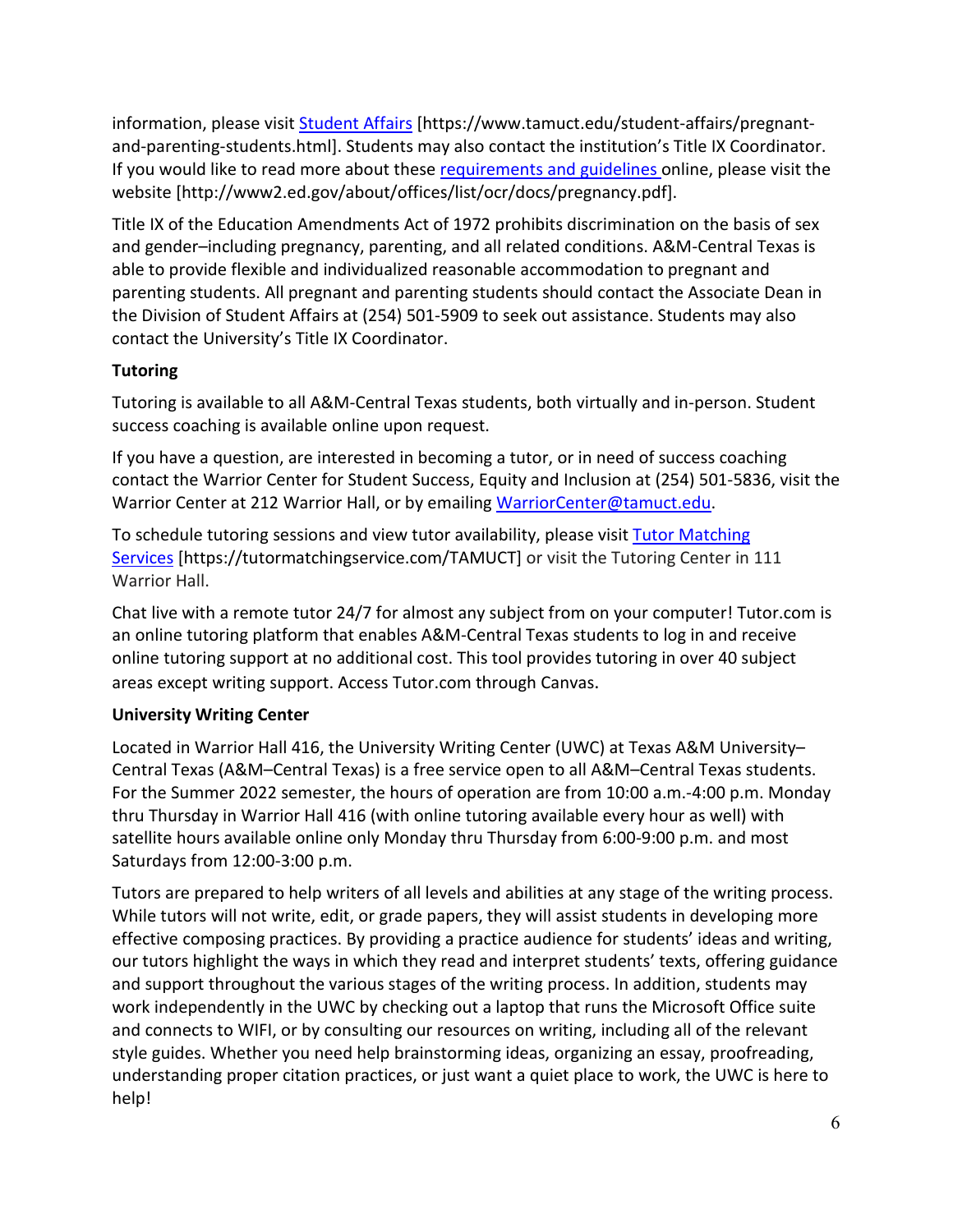Students may arrange a one-to-one session with a trained and experienced writing tutor by making an appointment via [WCOnline](https://tamuct.mywconline.com/) at [https://tamuct.mywconline.com/]. In addition, you can email Dr. Bruce Bowles Jr. at bruce.bowles@tamuct.edu if you have any questions about the UWC, need any assistance with scheduling, or would like to schedule a recurring appointment with your favorite tutor.

# **University Library**

The University Library provides many services in support of research across campus and at a distance. We offer over 200 electronic databases containing approximately 400,000 eBooks and 82,000 journals, in addition to the 96,000 items in our print collection, which can be mailed to students who live more than 50 miles from campus. Research guides for each subject taught at A&M-Central Texas are available through our website to help students navigate these resources. On campus, the library offers technology including cameras, laptops, microphones, webcams, and digital sound recorders.

Research assistance from a librarian is also available 24 hours a day through our online chat service, and at the reference desk when the library is open. Research sessions can be scheduled for more comprehensive assistance, and may take place virtually through WebEx, Microsoft Teams or in-person at the library. Schedule an [appointment](https://nam04.safelinks.protection.outlook.com/?url=https%3A%2F%2Ftamuct.libcal.com%2Fappointments%2F%3Fg%3D6956&data=04%7C01%7Clisa.bunkowski%40tamuct.edu%7Cde2c07d9f5804f09518008d9ab7ba6ff%7C9eed4e3000f744849ff193ad8005acec%7C0%7C0%7C637729369835011558%7CUnknown%7CTWFpbGZsb3d8eyJWIjoiMC4wLjAwMDAiLCJQIjoiV2luMzIiLCJBTiI6Ik1haWwiLCJXVCI6Mn0%3D%7C3000&sdata=KhtjgRSAw9aq%2FoBsB6wyu8b7PSuGN5EGPypzr3Ty2No%3D&reserved=0)

[here](https://nam04.safelinks.protection.outlook.com/?url=https%3A%2F%2Ftamuct.libcal.com%2Fappointments%2F%3Fg%3D6956&data=04%7C01%7Clisa.bunkowski%40tamuct.edu%7Cde2c07d9f5804f09518008d9ab7ba6ff%7C9eed4e3000f744849ff193ad8005acec%7C0%7C0%7C637729369835011558%7CUnknown%7CTWFpbGZsb3d8eyJWIjoiMC4wLjAwMDAiLCJQIjoiV2luMzIiLCJBTiI6Ik1haWwiLCJXVCI6Mn0%3D%7C3000&sdata=KhtjgRSAw9aq%2FoBsB6wyu8b7PSuGN5EGPypzr3Ty2No%3D&reserved=0) [https://tamuct.libcal.com/appointments/?g=6956]. Assistance may cover many topics, including how to find articles in peer-reviewed journals, how to cite resources, and how to piece together research for written assignments.

Our 27,000-square-foot facility on the A&M-Central Texas main campus includes student lounges, private study rooms, group work spaces, computer labs, family areas suitable for all ages, and many other features. Services such as interlibrary loan, TexShare, binding, and laminating are available. The library frequently offers workshops, tours, readings, and other events. For more information, please visit our Library [website](https://nam04.safelinks.protection.outlook.com/?url=https%3A%2F%2Ftamuct.libguides.com%2Findex&data=04%7C01%7Clisa.bunkowski%40tamuct.edu%7C7d8489e8839a4915335f08d916f067f2%7C9eed4e3000f744849ff193ad8005acec%7C0%7C0%7C637566044056484222%7CUnknown%7CTWFpbGZsb3d8eyJWIjoiMC4wLjAwMDAiLCJQIjoiV2luMzIiLCJBTiI6Ik1haWwiLCJXVCI6Mn0%3D%7C1000&sdata=2R755V6rcIyedGrd4Os5rkgn1PvhHKU3kUV1vBKiHFo%3D&reserved=0)

[http://tamuct.libguides.com/index].

# **OPTIONAL POLICY STATEMENTS**

# **A Note about Sexual Violence at A&M-Central Texas**

Sexual violence is a serious safety, social justice, and public health issue. The university offers support for anyone struggling with these issues. University faculty are mandated reporters, so if someone discloses that they were sexually assaulted (or a victim of Domestic/Dating Violence or Stalking) while a student at TAMUCT, faculty members are required to inform the Title IX Office. If you want to discuss any of these issues confidentially, you can do so through Student Wellness and Counseling (254-501-5955) located on the second floor of Warrior Hall (207L).

Sexual violence can occur on our campus because predators often feel emboldened, and victims often feel silenced or shamed. It is incumbent on ALL of us to find ways to actively create environments that tell predators we don't agree with their behaviors and tell survivors we will support them. Your actions matter. Don't be a bystander; be an agent of change. For additional information on campus policy and resources visit the [Title IX webpage](https://www.tamuct.edu/compliance/titleix.html) [\[https://www.tamuct.edu/compliance/titleix.html\]](https://www.tamuct.edu/compliance/titleix.html).